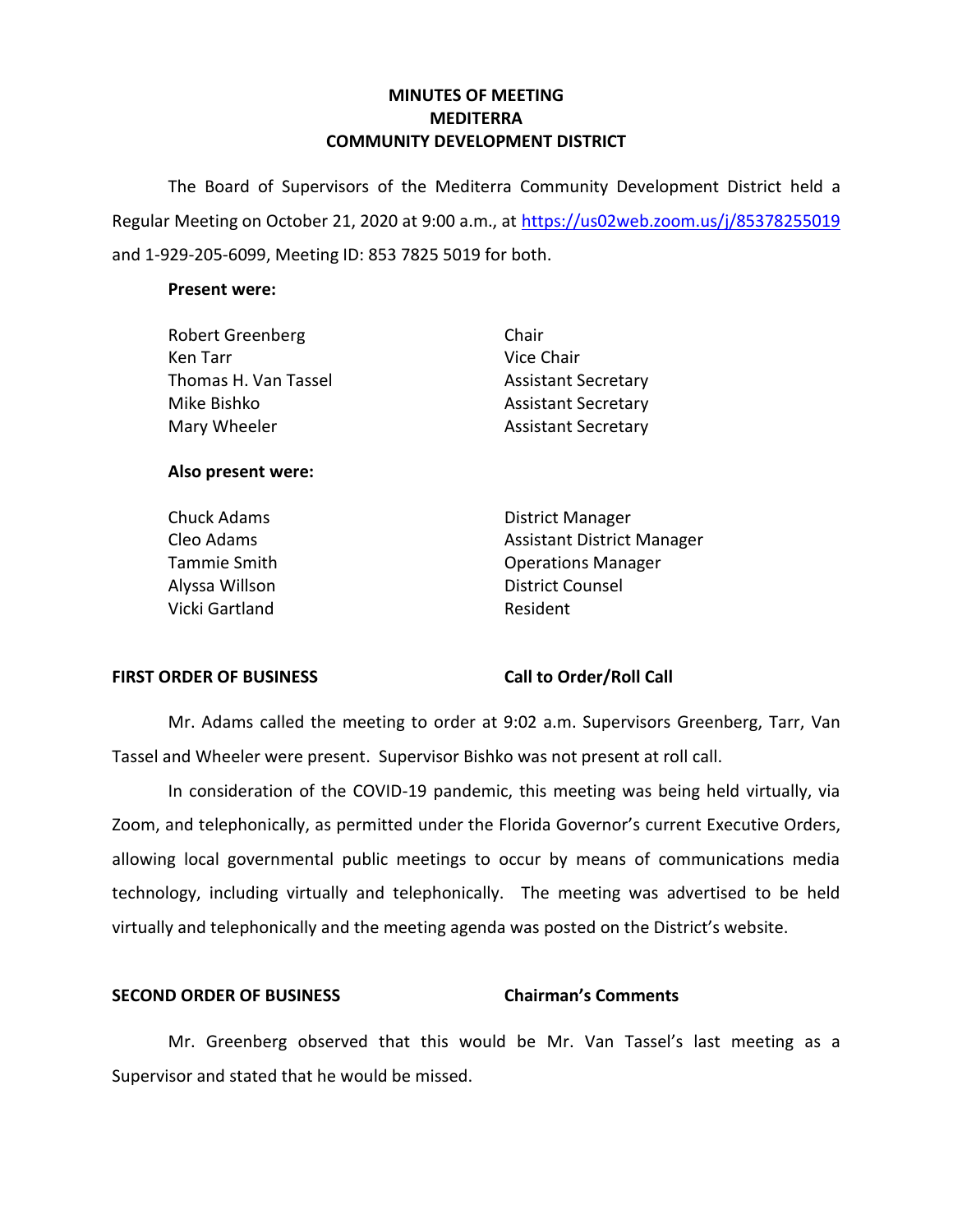Resident Vicki Gartland stated that she sent her resume for consideration for the upcoming Board vacancy.

# FOURTH ORDER OF BUSINESS **Consideration of Resolution 2021-01**,  **Adopting a Policy Regarding Plantings Within the District; Authorizing Actions of District Staff; and Providing for Severability and an Effective Date**

 Mr. Greenberg presented Resolution 2021-01. He recalled prior discussions regarding creation of a policy allowing replacement of existing plantings and requiring approval of new plantings. Mr. Tarr stated he felt the policy was very well worded and very clear.

 **On MOTION by Mr. Tarr and seconded by Mr. Van Tassel, with all in favor, Resolution 2021-01, Adopting a Policy Regarding Plantings Within the District; Authorizing Actions of District Staff; and Providing for Severability and an Effective Date, was adopted.** 

# **FIFTH ORDER OF BUSINESS** Discussion: CDD Direct Billing of Annual  **Assessments to The Club**

 Mr. Greenberg stated this issue was previously discussed and asked Mr. Adams why The Club was being billed directly for its annual assessments. Discussion ensued regarding the pros and cons of the current arrangement, timeliness of payments and billing, administrative costs, protecting the District's best interests and the budgeting and planning processes.

 **On MOTION by Ms. Wheeler and seconded by Mr. Van Tassel, with all in favor, changing the method of assessment billing and collection from The Club at Mediterra from Direct Billing to On-Roll billing, commencing in Fiscal Year 2022, was approved.** 

SIXTH ORDER OF BUSINESS **Discussion: Meeting Room Unavailable on February 17, 2021 and March 17, 2021** 

- **A. February Options: February 3, 10, 24**
- **B. March Options: March 3, 10, 24, 31**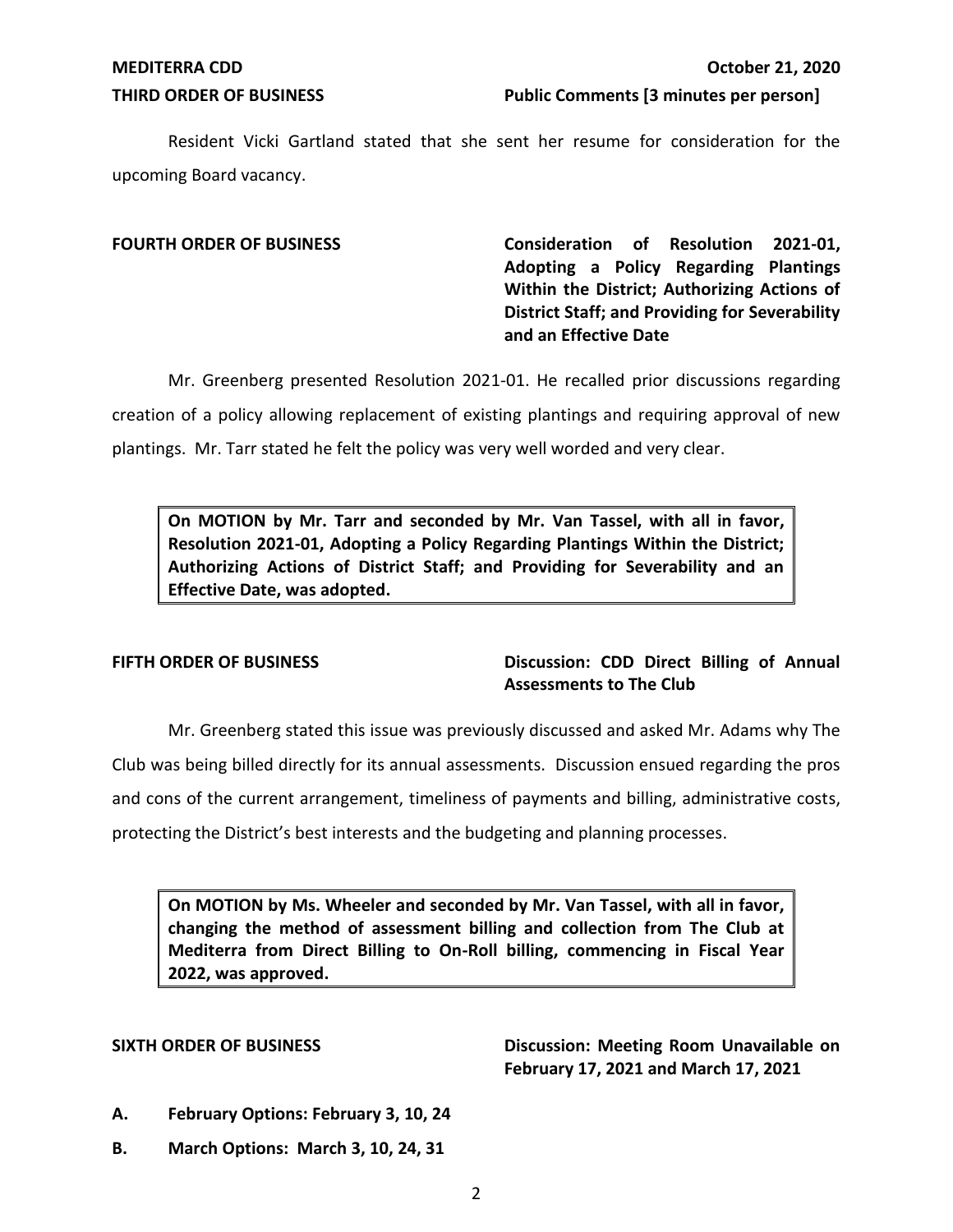### **MEDITERRA CDD October 21, 2020**

 Mr. Adams stated the meeting room would not be available on the scheduled February and March dates.

The following changes would be made to the Fiscal Year 2020/2021 Meeting Schedule:

DATE: Delete the February 17, 2021 meeting

DATE: Change "March 17" to "March 3"

 Mr. Adams stated the Governor's most recent Executive Order extension indicated that local governments should plan for in-person meetings beginning on November 1, 2020.

# SEVENTH ORDER OF BUSINESS **Discussion: Impending Supervisor Vacancy**,  **Seat 5 – Supervisor Van Tassel**

 Mr. Greenberg expressed his opinion on the importance of recruiting potential Board Members to have diverse community representation. Discussion ensued regarding recruitment, credentials and upcoming items for consideration. Consideration of appointing Ms. Gartlandto the Board would be included on the November agenda.

### Acceptance of  **Statements as of August 31, 2020 EIGHTH ORDER OF BUSINESS Acceptance of Unaudited Financial**

 Mr. Greenberg presented the Unaudited Financial Statements as of August 31, 2020. Discussion ensued regarding the year-to-date "Prepayment" funds received, informing residents about prepayment options and the bonds. The financials were accepted.

# **NINTH ORDER OF BUSINESS Approval of August 19, 2020 Virtual Public Hearings and Meeting Minutes**

 Mr. Greenberg presented the August 19, 2020 Virtual Public Hearings and Meeting Minutes.

The following changes were made:

Line 45: Insert "dollar" after "small"

Line 291: Insert "traffic engineer about it" after "MCA"

 Regarding Line 291, Mr. Tarr stated the Traffic Engineer had not heard anything; however, they would discuss this matter with the affected HOA before taking action. He noted the new development across from the fire station was installing a cut-through.

3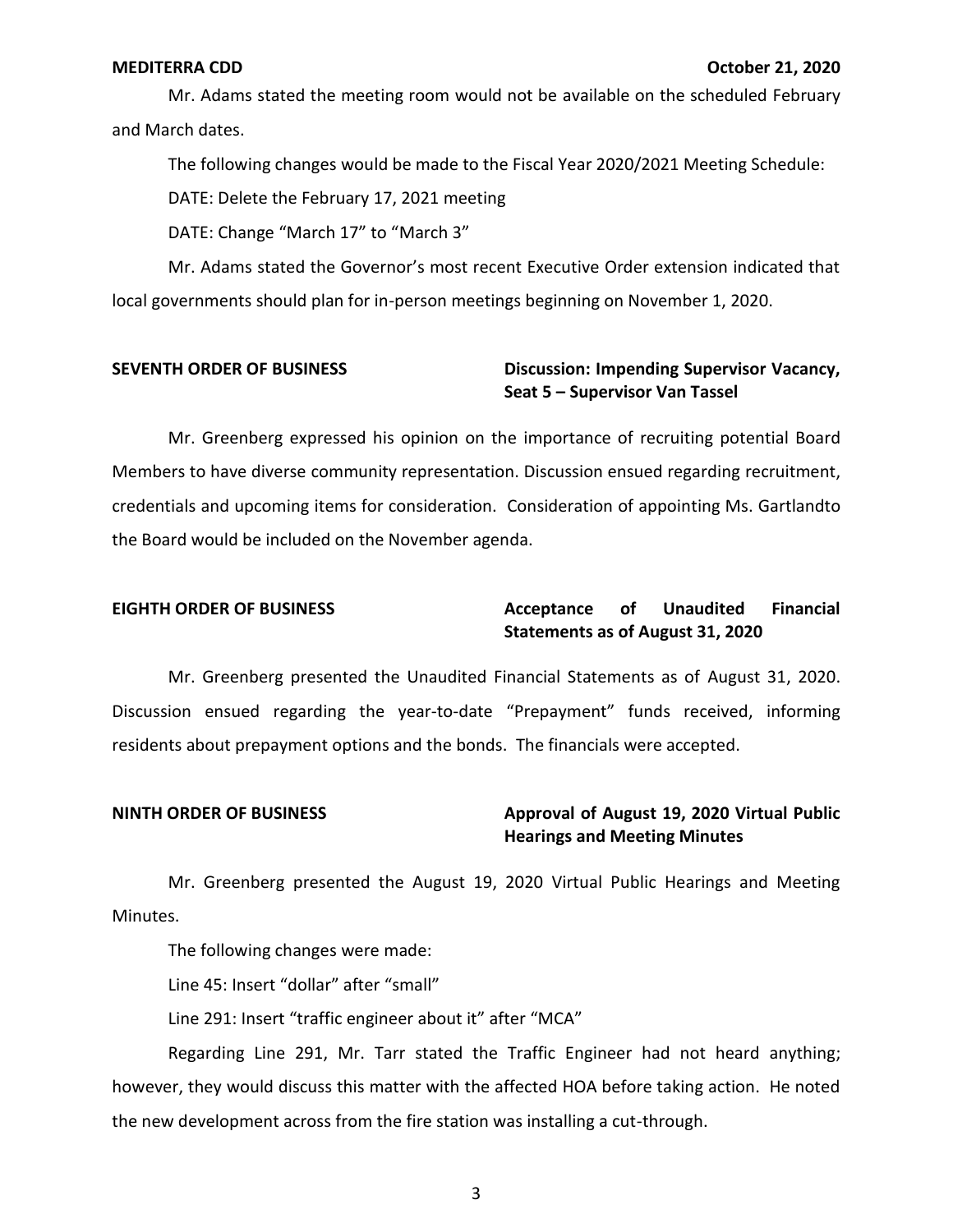**On MOTION by Mr. Tarr and seconded by Ms. Wheeler, with all in favor, the August 19, 2020 Virtual Public Hearings and Meeting Minutes, as amended to include the edits submitted to Management and edits made during the meeting, were approved.** 

# **TENTH ORDER OF BUSINESS** Staff Reports

## **A. District Counsel:** *Hopping Green & Sams, P.A.*

 Mr. Greenberg asked Ms. Willson to note that the Board would need to consider potential refinancing of the bonds. Discussion ensued regarding surplus in the bond account, would be included on a future agenda. private placement versus utilizing the Underwriter and the amounts to be refinanced. This item

# **B. District Engineer:** *Johnson Engineering, Inc.*

There being no report, the next item followed.

# **C. District Manager:** *Wrathell, Hunt and Associates, LLC*

# • **NEXT MEETING DATE: November 18, 2020 at 3:00 P.M.**

## o **QUORUM CHECK**

 Supervisors Wheeler, Tarr and Greenberg confirmed their attendance at the November 18, 2020 meeting.

 On behalf of the Board and Staff, Mr. Greenberg thanked Mr. Van Tassel for his years of valuable service, wise counsel, integrity and friendship.

# **D. Operations Manager:** *Wrathell, Hunt and Associates, LLC*

The Field Operations Report was included for informational purposes.

Mrs. Adams reported the following:

 receives proposals from three contractors, they would be sent to the HOA.  $\triangleright$  She was working with Mr. Clerico, the Calabria HOA President, and, as soon as she

 Mr. Greenberg asked why the CDD was concerned about RSC Lakes 7 and 73. Mrs. Adams stated the lakes are interconnected and she had spoken to Mr. Barraco, of RCS, who indicated that the aeration is being upgraded at The Brooks and existing equipment would be moved to Mediterra. Discussion ensued regarding water quality.

 $\triangleright$  Lake 13 had some severe bank restoration needs. The contractor would make the required repairs. The unforeseen expense was not expected to affect the budget, which was not included in the Lake Audit.

4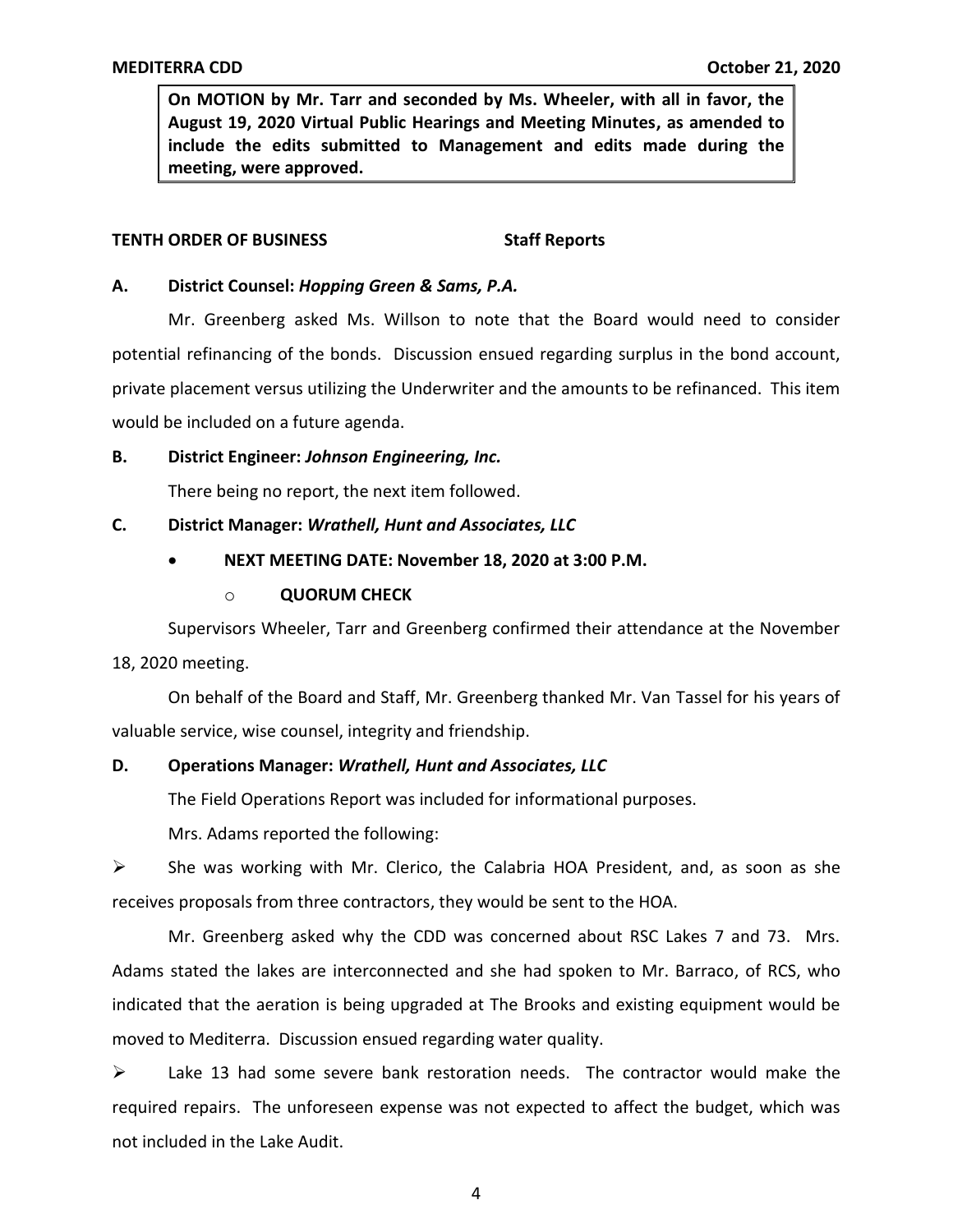➢ SOLitude and EarthBalance, along with Lumberjacks, a competitively priced North Fort Myers landscaper specializing in tree trimming, were bidding on the Calabria project; an additional quote would be requested from Cintron Landscaping.

### • **Key Activity Dates**

The October Key Activity Dates Report was included for informational purposes.

# **ELEVENTH ORDER OF BUSINESS** Action/Agenda or Completed Items

Items 17, 18, 19 and 20 were completed.

Mr. Greenberg asked for a heading to be inserted on the Completed Items pages.

Mrs. Adams would update the Action/Agenda/Completed Items list after the meeting.

# **TWELFTH ORDER OF BUSINESS** Old Business

There being no old business, the next item followed.

## **THIRTEENTH ORDER OF BUSINESS Supervisors' Requests**

Mr. Van Tassel stated it was a pleasure serving on the Board.

 Mr. Tarr asked Staff to add pictures of cane toads to the website. Mr. Adams stated there was a new link on the homepage, under "News."

 **Mr. Bishko joined the meeting at 10:13 a.m.** 

### **FOURTEENTH ORDER OF BUSINESS Public Comments**

There being no public comments, the next item followed.

### **FIFTEENTH ORDER OF BUSINESS Adjournment**

There being nothing further to discuss, the meeting adjourned.

 **On MOTION by Mr. Tarr and seconded by Mr. Van Tassel, with all in favor, the meeting adjourned at 10:15 a.m.**